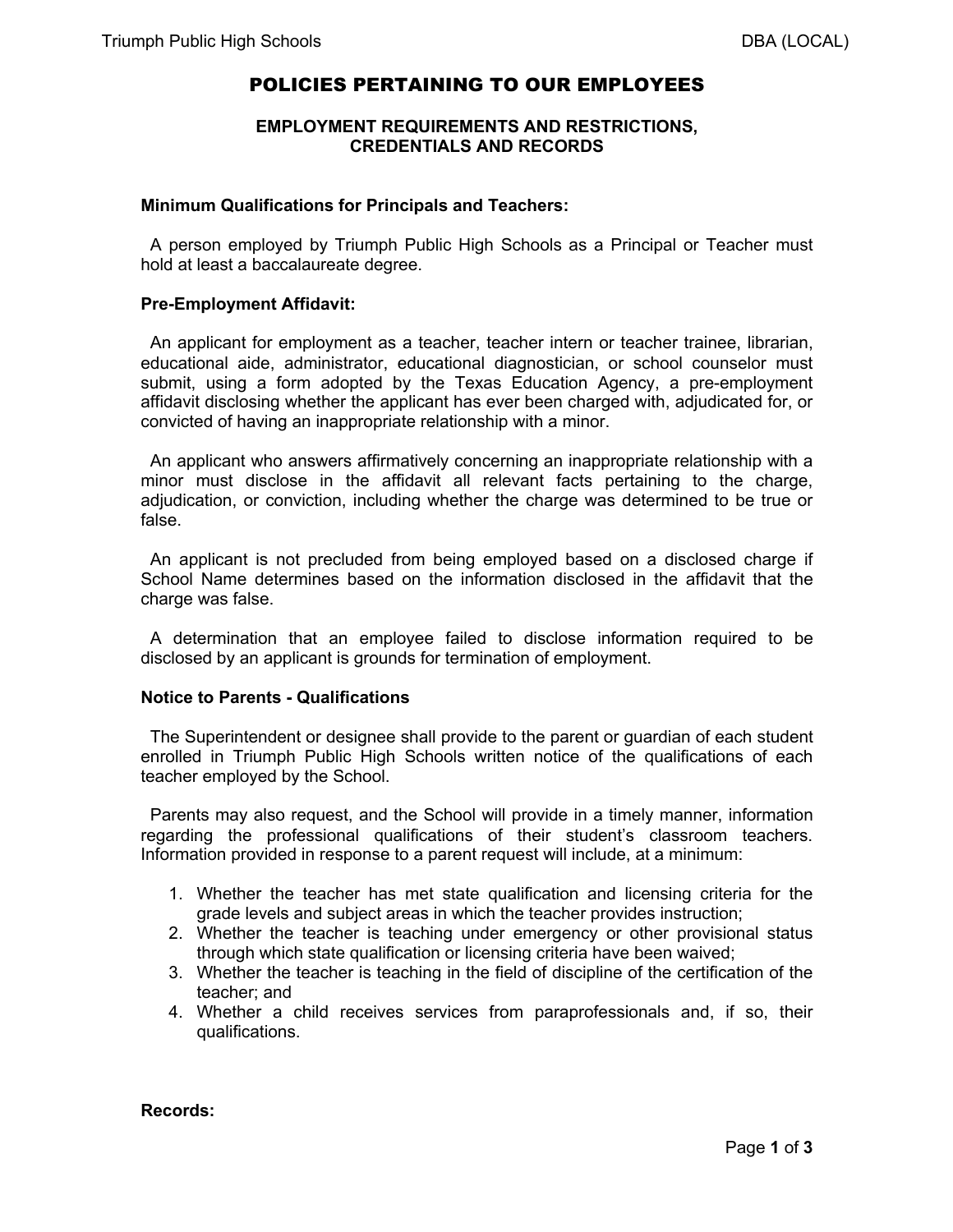The Charter District shall maintain current and complete personnel records of all employees.

 Professional and paraprofessional personnel of the Charter District shall be required to have on file in their personnel folders the following materials:

- 1. A completed application.
- 2. Contract (if applicable).
- 3. A valid Texas teaching certificate or other certificate as required for the position.
- 4. Up-to-date official transcripts of all college credits completed, showing all degrees conferred. Degrees must be from accredited colleges and universities recognized by the U.S. Department of Education.
- 5. A complete service record showing TEA's official verification for all claims of prior teaching experience.
- 6. Audit verification card, if applicable.
- 7. Withholding tax Form W-4.
- 8. All other items as required by law, TEA regulations, or the Board.

# **Access to Employee Records:**

 Custodians of personnel records shall adhere to the requirements of the Texas Public Information Act ("TPIA").

 Information in a personnel file is excepted from the requirements of the TPIA if the disclosure would constitute a clearly unwarranted invasion of personal privacy.

 A Triumph Public High Schools employee shall choose whether to allow public access to information in the School custody that relates to the employee's home address, home telephone number, or Social Security number, or that reveals whether the person has family members. Gov't Code 552.024, 552.102(a). The Superintendent shall develop procedures for employees to opt-out of having the above information released.

## **Custody of Records:**

 These records shall become the property of the Charter District and the State of Texas during the time of employment to be used for the proper maintenance of the personnel folder for the individual as required by law. The Human Resources Director will be the custodian of these records.

 All employees who have earned certificates, endorsements, or degrees of higher rank since the previous school year must file the following with the human resources office:

- 1. An official college transcript showing highest degree earned and date conferred. Upon termination, the official transcript remains the property of the Charter District.
- 2. A valid certificate of higher rank. The original certificate shall be given to the employee who resigns or retires. A copy shall remain in the personnel folder.

 Employees who resign shall be given the Charter District's original copy of any certificate filed with the human resources office. The resigning employee may also